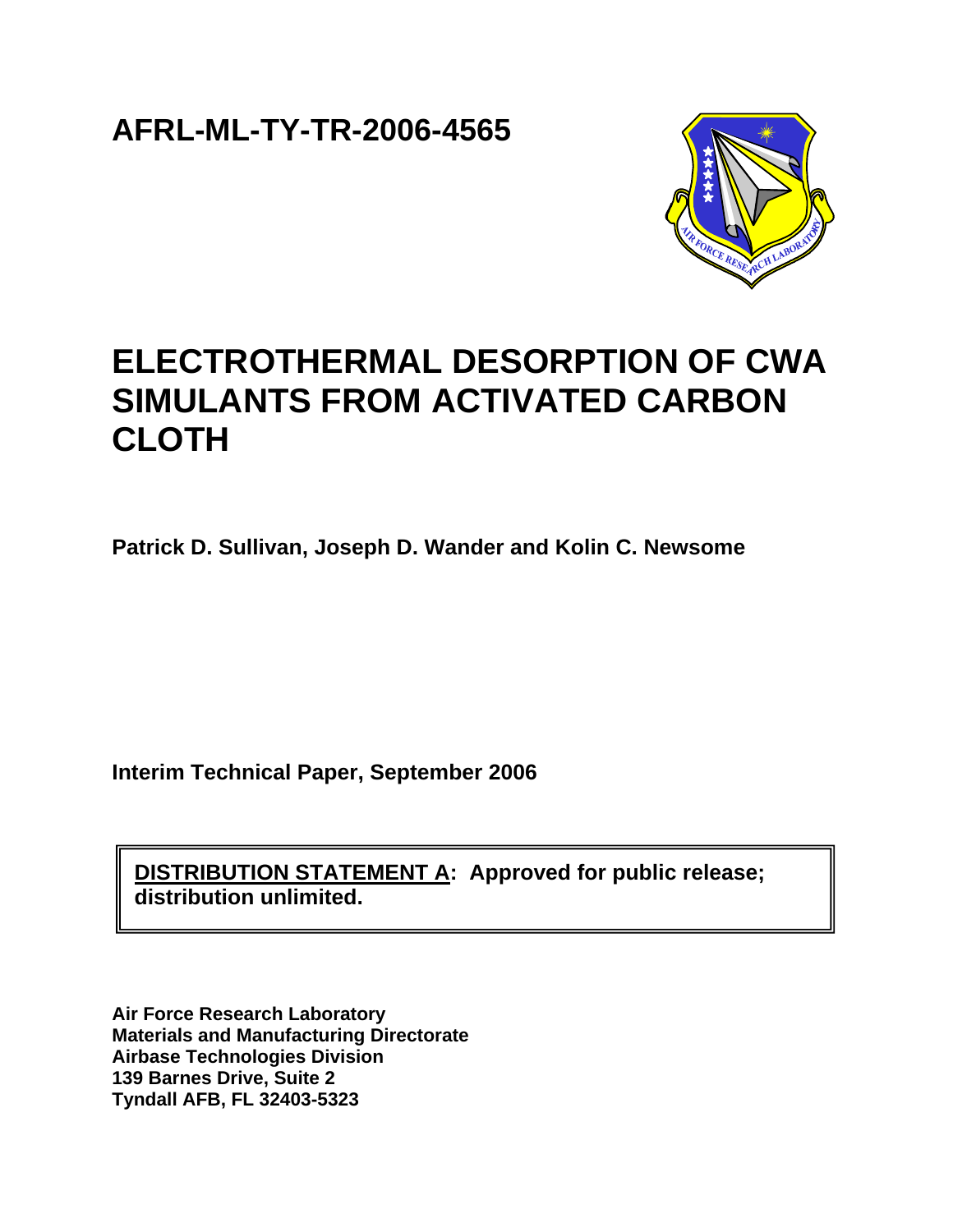## **NOTICE AND SIGNATURE PAGE**

Using Government drawings, specifications, or other data included in this document for any purpose other than Government procurement does not in any way obligate the U.S. Government. The fact that the Government formulated or supplied the drawings. specifications, or other data does not license the holder or any other person or corporation; or convey any rights or permission to manufacture, use, or sell any patented invention that may relate to them.

This report was cleared for public release by the Air Force Research Laboratory Airbase Technologies Division Public Affairs Office and is available to the general public, including foreign nationals. Copies may be obtained from the Defense Technical Information Center (DTIC) (http://www.dtic.mil).

REPORT NUMBER AFRL-ML-TY-TP-2006-4565 HAS BEEN REVIEWED AND IS APPROVED FOR PUBLICATION IN ACCORDANCE WITH THE ASSIGNED DISTRIBUTION STATEMENT.

//signature// PATRICK D. SULLIVAN, Ph.D. Work Unit Manager

//signature//

**SANDRA R. MEEKER** Chief. Airbase Sciences Branch

//signature// **WENDELL D. BANKS** Chief, Airbase Technologies Division

This report is published in the interest of scientific and technical information exchange, and its publication does not constitute the Government's approval or disapproval of its ideas or findings.

 $\Delta_{\rm g}$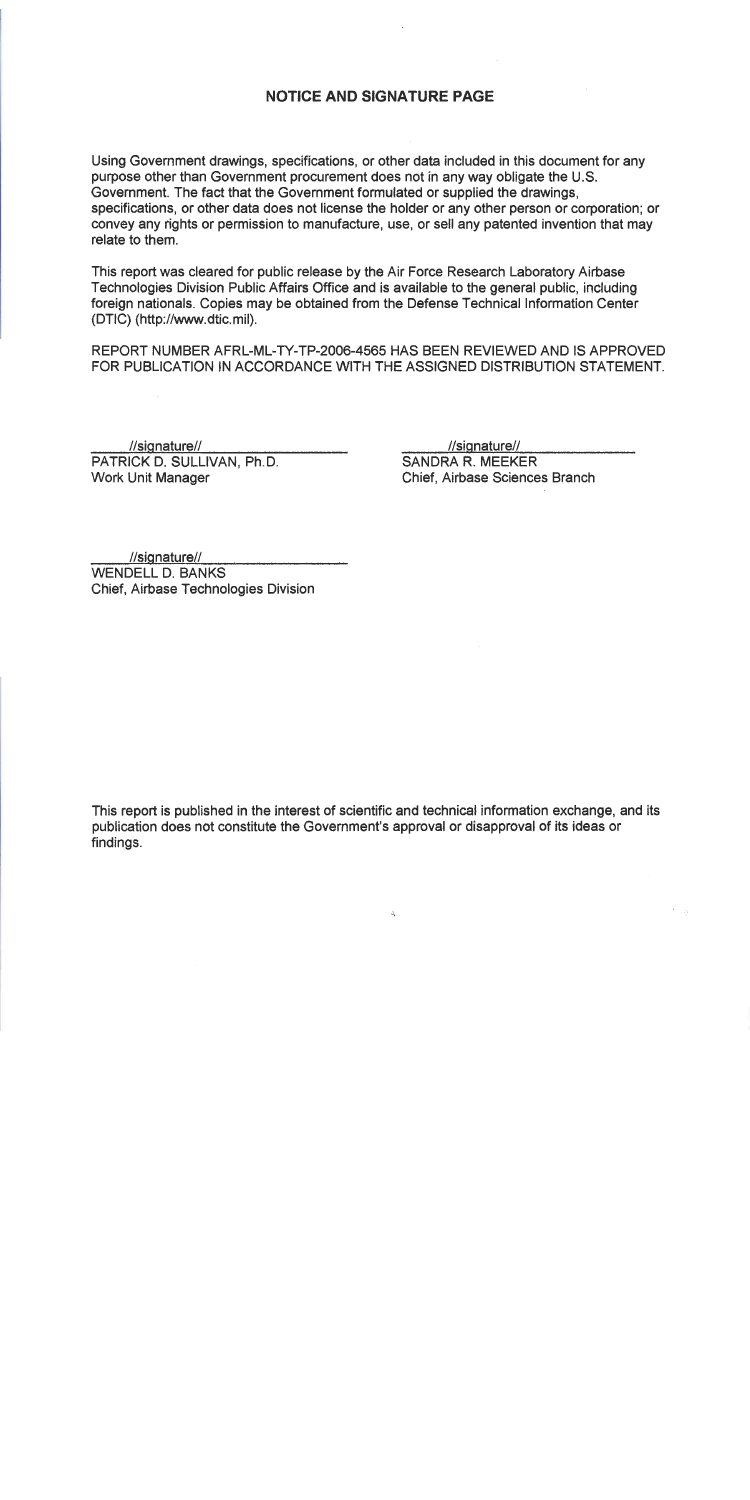| <b>REPORT DOCUMENTATION PAGE</b>                                                                                                                                                                                                                                                                                                                                                                                                                                                                                                                                                                                                                                                                                                                                                                                                                                                                                                                                     |              |                                             |                    |                                                                   |                                                    | <b>Form Approved</b><br>OMB No. 0704-0188                       |  |  |
|----------------------------------------------------------------------------------------------------------------------------------------------------------------------------------------------------------------------------------------------------------------------------------------------------------------------------------------------------------------------------------------------------------------------------------------------------------------------------------------------------------------------------------------------------------------------------------------------------------------------------------------------------------------------------------------------------------------------------------------------------------------------------------------------------------------------------------------------------------------------------------------------------------------------------------------------------------------------|--------------|---------------------------------------------|--------------------|-------------------------------------------------------------------|----------------------------------------------------|-----------------------------------------------------------------|--|--|
| The public reporting burden for this collection of information is estimated to average 1 hour per response, including the time for reviewing instructions, searching existing data sources,<br>gathering and maintaining the data needed, and completing and reviewing the collection of information. Send comments regarding this burden estimate or any other aspect of this collection of<br>information, including suggestions for reducing the burden, to Department of Defense, Washington Headquarters Services, Directorate for Information Operations and Reports (0704-0188),<br>1215 Jefferson Davis Highway, Suite 1204, Arlington, VA 22202-4302. Respondents should be aware that notwithstanding any other provision of law, no person shall be subject to any<br>penalty for failing to comply with a collection of information if it does not display a currently valid OMB control number.<br>PLEASE DO NOT RETURN YOUR FORM TO THE ABOVE ADDRESS. |              |                                             |                    |                                                                   |                                                    |                                                                 |  |  |
| 1. REPORT DATE (DD-MM-YYYY)<br>15-09-2006                                                                                                                                                                                                                                                                                                                                                                                                                                                                                                                                                                                                                                                                                                                                                                                                                                                                                                                            |              | 2. REPORT TYPE<br>Interim Technical Paper   |                    |                                                                   |                                                    | 3. DATES COVERED (From - To)<br>$01-08-2002 - 31-08-2006$       |  |  |
| <b>4. TITLE AND SUBTITLE</b><br>Electrothermal Desorption of CWA Simulants from Activated Carbon Cloth                                                                                                                                                                                                                                                                                                                                                                                                                                                                                                                                                                                                                                                                                                                                                                                                                                                               |              |                                             |                    |                                                                   | <b>5a. CONTRACT NUMBER</b><br>F08637-03-C-6006     |                                                                 |  |  |
|                                                                                                                                                                                                                                                                                                                                                                                                                                                                                                                                                                                                                                                                                                                                                                                                                                                                                                                                                                      |              |                                             |                    | <b>5b. GRANT NUMBER</b>                                           |                                                    |                                                                 |  |  |
|                                                                                                                                                                                                                                                                                                                                                                                                                                                                                                                                                                                                                                                                                                                                                                                                                                                                                                                                                                      |              |                                             |                    |                                                                   | 5c. PROGRAM ELEMENT NUMBER<br>106013               |                                                                 |  |  |
| 6. AUTHOR(S)<br>Sullivan, Patrick D.; Wander, Joseph D.; Newsome, Kolin C.                                                                                                                                                                                                                                                                                                                                                                                                                                                                                                                                                                                                                                                                                                                                                                                                                                                                                           |              |                                             |                    |                                                                   | 5d. PROJECT NUMBER<br><b>ARMT</b>                  |                                                                 |  |  |
|                                                                                                                                                                                                                                                                                                                                                                                                                                                                                                                                                                                                                                                                                                                                                                                                                                                                                                                                                                      |              |                                             |                    |                                                                   | <b>5e. TASK NUMBER</b><br>00                       |                                                                 |  |  |
|                                                                                                                                                                                                                                                                                                                                                                                                                                                                                                                                                                                                                                                                                                                                                                                                                                                                                                                                                                      |              |                                             |                    |                                                                   | <b>5f. WORK UNIT NUMBER</b><br><b>ARMT0052</b>     |                                                                 |  |  |
| 7. PERFORMING ORGANIZATION NAME(S) AND ADDRESS(ES)<br>Air Force Research Laboratory<br>Materials and Manufacturing Directorate<br>139 Barnes Drive, Suite 2                                                                                                                                                                                                                                                                                                                                                                                                                                                                                                                                                                                                                                                                                                                                                                                                          |              |                                             |                    |                                                                   | 8. PERFORMING ORGANIZATION<br><b>REPORT NUMBER</b> |                                                                 |  |  |
| Tyndall AFB, FL 32403-5323<br>9. SPONSORING/MONITORING AGENCY NAME(S) AND ADDRESS(ES)                                                                                                                                                                                                                                                                                                                                                                                                                                                                                                                                                                                                                                                                                                                                                                                                                                                                                |              |                                             |                    |                                                                   | 10. SPONSOR/MONITOR'S ACRONYM(S)                   |                                                                 |  |  |
| Air Force Research Laboratory<br>Materials and Manufacturing Directorate                                                                                                                                                                                                                                                                                                                                                                                                                                                                                                                                                                                                                                                                                                                                                                                                                                                                                             |              | AFRL/MLQL                                   |                    |                                                                   |                                                    |                                                                 |  |  |
| 139 Barnes Drive, Suite 2<br>Tyndall AFB, FL 32403-5323                                                                                                                                                                                                                                                                                                                                                                                                                                                                                                                                                                                                                                                                                                                                                                                                                                                                                                              |              |                                             |                    |                                                                   | 11. SPONSOR/MONITOR'S REPORT<br><b>NUMBER(S)</b>   |                                                                 |  |  |
| 12. DISTRIBUTION/AVAILABILITY STATEMENT<br>Distribution Statement A: Approved for public release; distribution unlimited.                                                                                                                                                                                                                                                                                                                                                                                                                                                                                                                                                                                                                                                                                                                                                                                                                                            |              |                                             |                    |                                                                   |                                                    | AFRL-ML-TY-TP-2006-4565                                         |  |  |
| <b>13. SUPPLEMENTARY NOTES</b><br>Technical Contact: Dr. Pat Sullivan, AFRL/MLQL. Report contains color images. Ref AFRL/MLQ Public Affairs Case #06-079.                                                                                                                                                                                                                                                                                                                                                                                                                                                                                                                                                                                                                                                                                                                                                                                                            |              |                                             |                    |                                                                   |                                                    |                                                                 |  |  |
| 14. ABSTRACT<br>The use of activated carbon fabrics (ACFs) that are desorbed electrothermally, also known as the Joule effect, is explored as a potential method to<br>create a regenerating chemical warfare agent (CWA) filter. Electrical resistance vs. temperature measurements are presented for Kynol(TM)-based<br>ACF and compared with results for ACFs produced from toehr substrates. Adsorption and desorption results for dimethyl methylphosphonate<br>(DMMP) demonstrate that organophosphate compounds can be effectively desorbed from ACF. Chloroethane and propane are used to simulate the<br>behavior of low-molecular-weight CWAs. Results for these more weakly adsorbed simulants indicate that a system that could indefinitely reject<br>HCN without impregnants may be feasible. Planned efforts to advance this technology by both experimentation and modeling are discussed.                                                           |              |                                             |                    |                                                                   |                                                    |                                                                 |  |  |
| <b>15. SUBJECT TERMS</b><br>activated carbon fabrics, desorption, adsorption, chemical warfare agents, collective protection, filtration                                                                                                                                                                                                                                                                                                                                                                                                                                                                                                                                                                                                                                                                                                                                                                                                                             |              |                                             |                    |                                                                   |                                                    |                                                                 |  |  |
| 16. SECURITY CLASSIFICATION OF:<br>a. REPORT<br>b. ABSTRACT                                                                                                                                                                                                                                                                                                                                                                                                                                                                                                                                                                                                                                                                                                                                                                                                                                                                                                          | c. THIS PAGE | <b>17. LIMITATION OF</b><br><b>ABSTRACT</b> | 18. NUMBER<br>ΟF   | 19a. NAME OF RESPONSIBLE PERSON<br>Dr. Pat Sullivan, Ph.D., DR-II |                                                    |                                                                 |  |  |
| $\mathbf U$<br>U                                                                                                                                                                                                                                                                                                                                                                                                                                                                                                                                                                                                                                                                                                                                                                                                                                                                                                                                                     | $\mathbf U$  | UU                                          | <b>PAGES</b><br>15 | 19b. TELEPHONE NUMBER (Include area code)                         |                                                    |                                                                 |  |  |
|                                                                                                                                                                                                                                                                                                                                                                                                                                                                                                                                                                                                                                                                                                                                                                                                                                                                                                                                                                      |              |                                             |                    |                                                                   | Reset                                              | Standard Form 298 (Rev. 8/98)<br>Prescribed by ANSI Std. Z39.18 |  |  |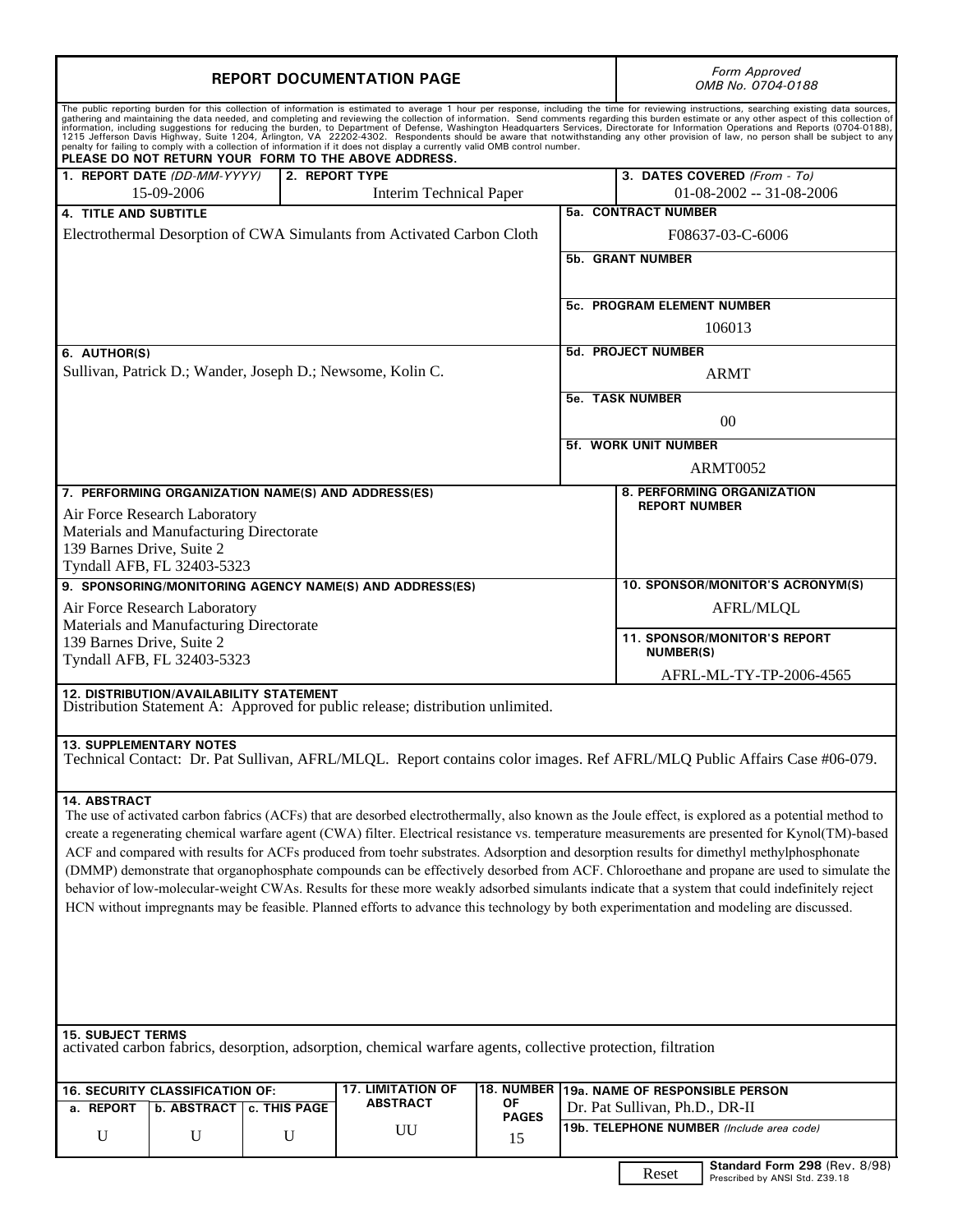## **Electrothermal Desorption of CWA Simulants from Activated Carbon Cloth**

**Patrick D. Sullivan, Joseph D. Wander, and Kolin C. Newsome**  United States Air Force Research Laboratory Tyndall AFB, Florida 32403 USA

## **ABSTRACT**

The use of activated carbon fabrics (ACFs) that are desorbed electrothermally, also known as the Joule effect, is explored as a potential method to create a regenerating chemical warfare agent (CWA) filter. Electrical resistance vs. temperature measurements are presented for Kynol™-based ACF and compared with results for ACFs produced from other substrates. Adsorption and desorption results for dimethyl methylphosphonate (DMMP) demonstrate that organophosphate compounds can be effectively desorbed from ACF. Chloroethane and propane are used to simulate the behavior of low-molecular-weight CWAs. Results for these more weakly adsorbed simulants indicate that a system that could indefinitely reject HCN without impregnants may be feasible. Planned efforts to advance this technology by both experimentation and modeling are discussed.

## INTRODUCTION

The threat of chemical warfare agents to U.S. military operations at home and abroad highlights the need for improved filter protection from chemical weapons. Toxic Industrial Materials (TIMs) can also be used by terrorists, as a low-technology alternative to military chemical weapons. Current collective protection filters require frequent replacement of the filter elements, as they can become saturated through the adsorption of non-target compounds, such as gasoline or diesel vapors and vegetation emissions. These filter change-outs are costly and add significant logistic burden. Because there is no existing indicator of remaining carbon filter life, uncertainty can cause premature change-outs. A regenerative filter system needs no replacement of the adsorptive element and could provide continuous protection during a sustained attack.

In an effort to assess the feasibility of current regenerative filter technologies, the Joint Service Chemical and Biological Defense Program has funded a research project entitled: "Advanced Regenerative Filtration Maturation for Collective Protection Applications". The advanced regenerative filtration project has been examining thermal, pressure, and electrical swing methods to regenerate adsorptionbased filter systems for the removal of CWAs. Some of the electrical swing adsorption (ESA) portion of the effort is being conducted at AFRL/MLQL. AFRL is trying to adapt a technology developed at University of Illinois (http://www.fuentek.com/technologies/VaPRRS.htm)[1] known as VaPRRS™, for the capture and recovery of industrial solvent vapors to also be effective for CWAs. Generally, CWAs are either heavier or lighter than the industrial solvents effectively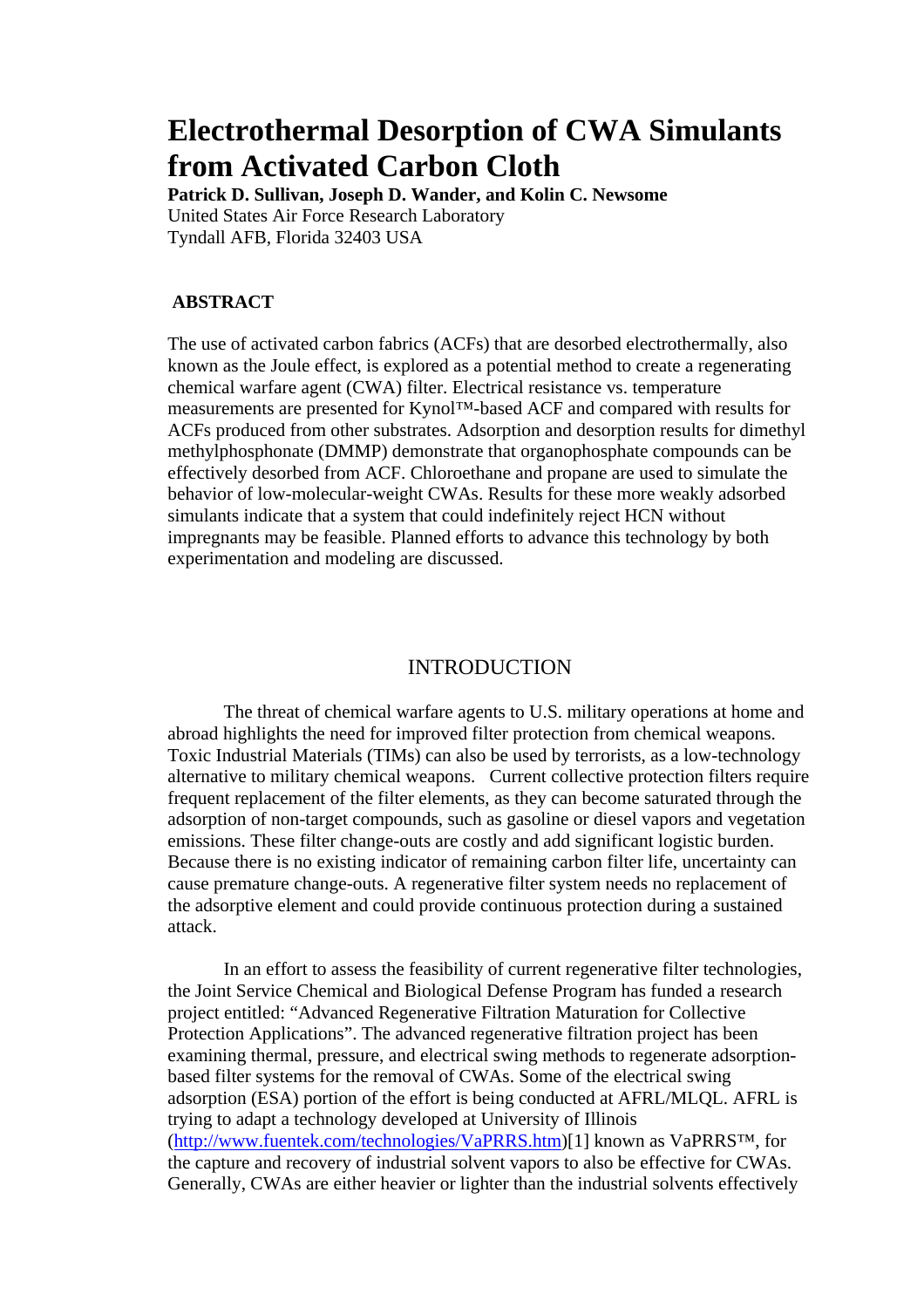treated by VaPRRS™, so the AFRL effort is looking at whether the heavier CWAs (organophosphates) can effectively be desorbed from activated carbon fiber cloth (ACFC), and also seeking to determine whether the unimpregnated carbon fabric can be configured to indefinitely reject low-molecular-weight CWAs.

The strategy for providing effective and practical regenerative filtration by ESA is based on two concepts. First, a high-performance ACFC is used to improve both adsorption capacity and adsorption dynamics over conventional adsorbents. AFRL is using an ACFC derived from a phenolic resin [2], ACC-5092-20, which is manufactured in Japan and imported by American Kynol, Inc. An exhaustive survey of all commercially available activated carbon fabrics indicated that the kynol-based ACFCs generally have the best adsorption capacity [3]. The kynol-based ACFCs also have good performance with respect to tensile strength and friability, making them practical for implementation in a military environment where vibration will be inherent. The individual fibers of the ACC-5092-20 are 12.3  $\mu$ m  $\pm$  1  $\mu$ m in diameter [3]. This small fiber diameter results in high external surface area, with better access to the micropore structures, which can result in twice faster adsorption dynamics than for granular activated carbon (GAC) [4]. The equilibrium adsorption capacity of ACFC can be as high as 250% of the adsorption capacity of commercial GACs [5]. ACFCs also have large surface areas, which range from 1,000 m<sup>2</sup>/g to 2,400 m<sup>2</sup>/g, a typical value being  $1,800 \text{ m}^2/\text{g}$  [6], [3].

The large adsorption capacities of ACFC are partially explained by its pores' existing primarily as micropores (~93%), with large micropore volumes (*e.g.*, 0.71  $\text{cm}^3/\text{g}$ ), and its narrow pore size distribution ([7]; [8];[9]). Additional comparisons of the physical properties of an ACFC and a GAC are given in Table 1.

**TABLE 1.** Comparison of physical properties of an ACFC and a GAC[Ramirez, 2003 #679].

| Adsorbent       | $N_2-BET$    | <b>Total Pore</b>      | $N_2-BET$              | Avg. Pore |
|-----------------|--------------|------------------------|------------------------|-----------|
|                 | Surface Area | Volume <sup>a</sup>    | Micropore Volume       | Width     |
|                 | $(m^2/g)$    | $\text{cm}^3\text{/g}$ | $\text{cm}^3\text{/g}$ | (A)       |
|                 |              |                        |                        |           |
| $ACFC-5092-20b$ | 1604         | 0.803                  | 0.746                  | 7.4       |
|                 |              |                        |                        |           |
| Calgon $BPLc$   | 965          | 0.615                  | 0.522                  | 25.5      |
|                 |              |                        |                        |           |

<sup>a</sup> Single point pore volume of pores at  $P/P<sub>o</sub> = 0.98$ 

 $<sup>b</sup>$  [3]</sup>

 $\degree$  [10]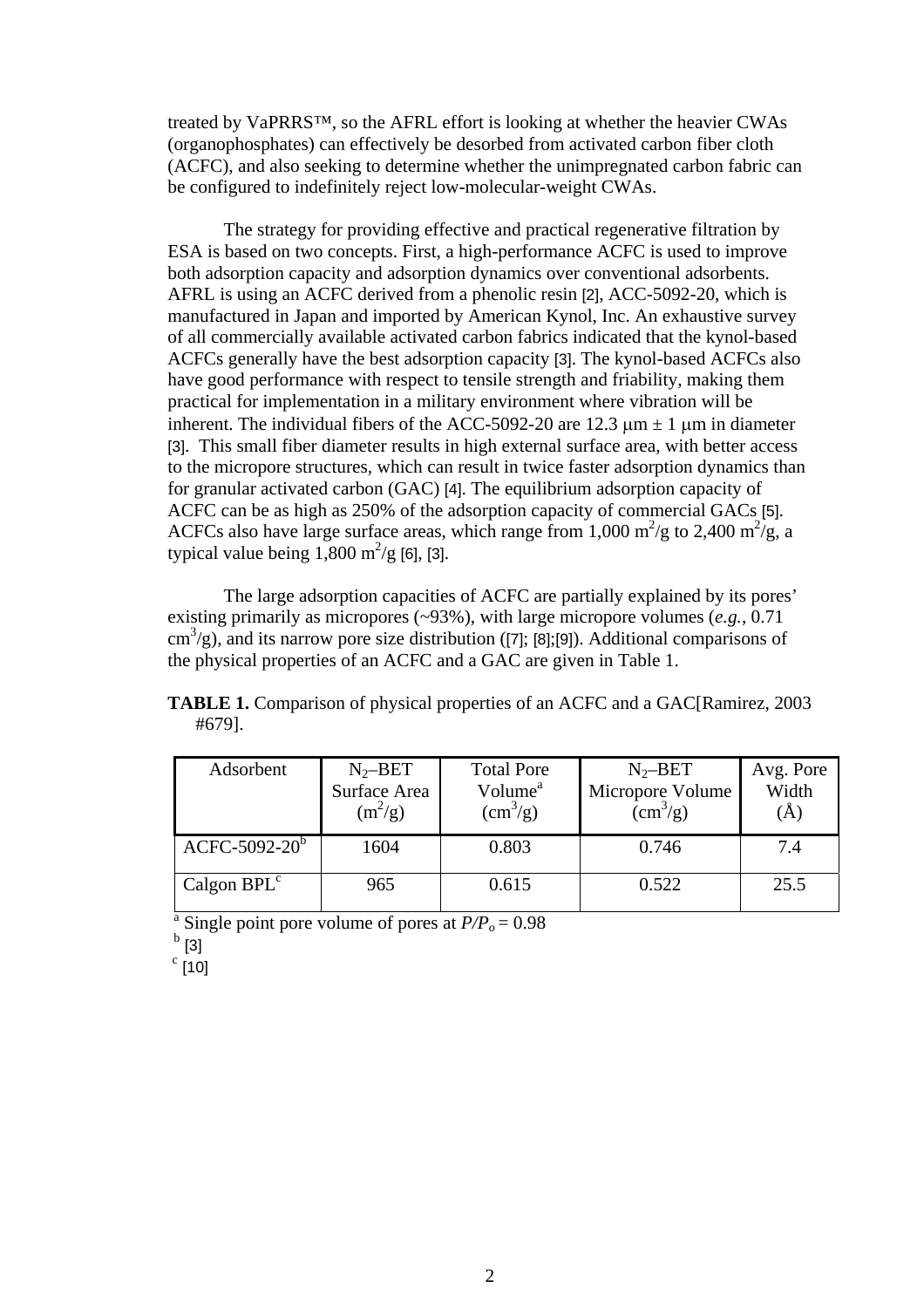

**Figure 1.** The structure of the ACFC ACC-5092-20[11].

The second concept which should enable ESA to be an effective technology for regenerative filtration is that heating the adsorbent directly allows more energy efficient operation and more rapid cycling. ESA being inherently more energy efficient than conventional regeneration processes has been verified by modeling [12].

Electrical conductivity is a function of temperature. For typical conductors, the electrical resistance increases with temperature, and follows a linear relationship. Electrical resistivity of a conductor  $(\rho(T))$  changes with increasing temperature as described by:

$$
\rho(T) = \rho_R (1 + \alpha (T - T_R)) \tag{1}
$$

where  $\rho_R$  is the resistivity of the material at  $T_R$  and  $\alpha$  is the thermal resistivity factor of the material. Semiconductors have an electrical resistance that decreases with increasing temperature. The electrical resistance of an individual pitch-based activated carbon fiber [13] and the electrical resistances of bulk ACFCs have been reported [14], [15]. The electrical resistance of the ACFC throughout the regeneration phase is an important design parameter required for the construction of ESA devices. Previous efforts to characterize the relationship between temperature and resistivity for ACFCs have used both Eqn 1 [14], [15], [9] and an exponential relationship [16]. In an effort to clarify the relationship between temperature and resistivity for ACFC, new experimental data is presented herein.

The capability of an ESA system to provide effective regenerative filtration of CWAs is explored by challenging a system to low-molecular-weight CWA simulants.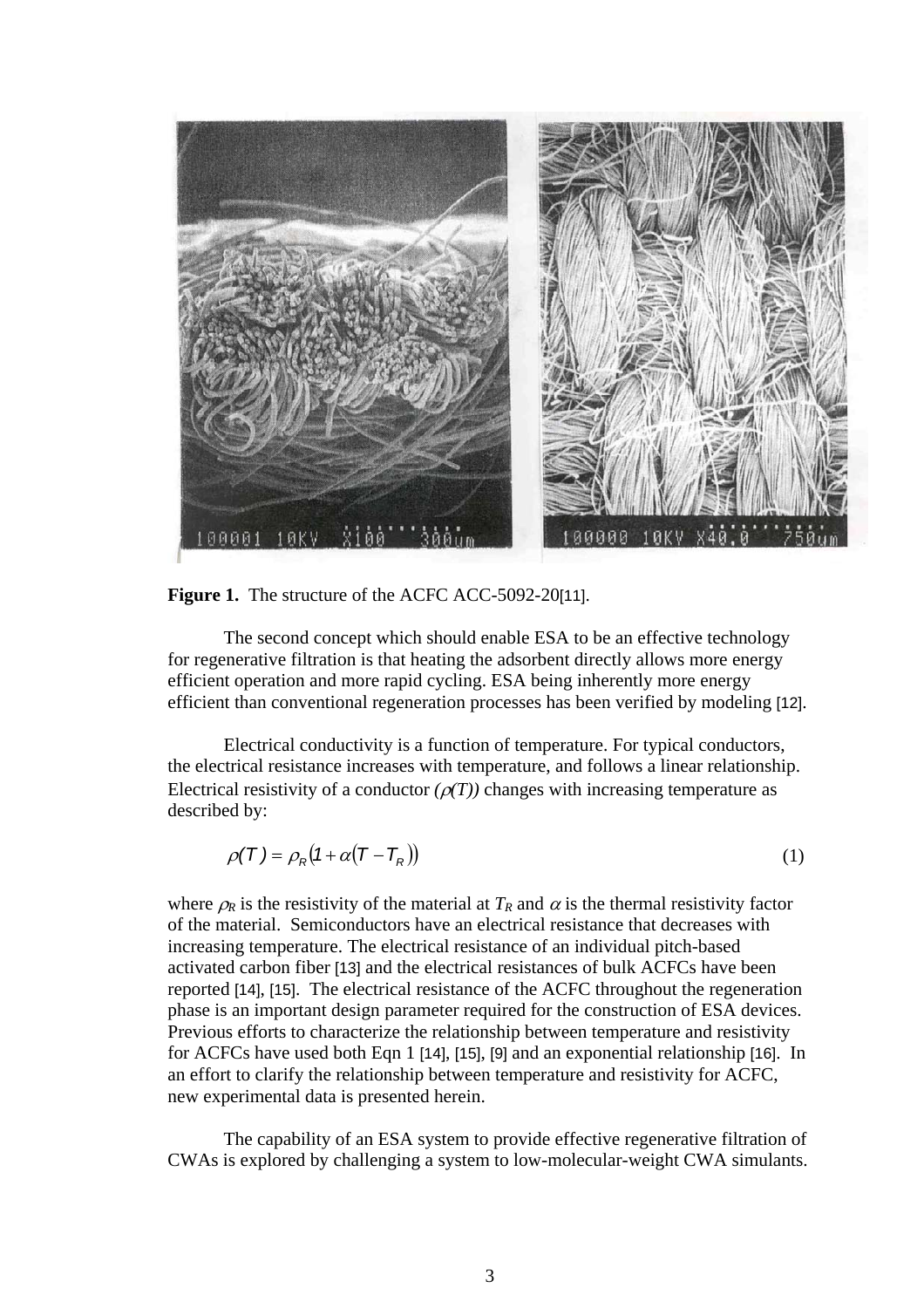## EXPERIMENTAL APPARATUS AND METHODOLOGY

#### 1. ELECTRICAL RESISTIVITY

The electrical resistivity tests were performed with the same adsorber used for the adsorption/desorption tests. The cylindrical portion of the adsorption vessel was made of Pyrex, with an outer diameter of 75 mm and a wall thickness of 4 mm. The vessel contained 37.45 g of ACFC (American Kynol Inc., type ACC-5092-20). The ACFC was rolled into a hollow cylinder with an inner diameter of 19 mm and an approximate outer diameter of 31.75 mm. There are 16 layers of ACFC in the annular filter element. Electrical contacts were made to the 19 mm stainless steel tubes penetrating both ends of the adsorber.



**Figure 2.** Adsorber used for both electrical resistivity and adsorption/desorption studies.

Power was supplied by a common laboratory power supply (Variac, Model 3PN1010). In order to eliminate interferences from the power supply, the ACFC was heated and then the power system disconnected. The temperature and resistance were measured as the ACFC cooled. The temperature was measured by a thermocouple (Omega Inc., Type K) in contact with the ACFC surface and logged through a distributed control system (Fieldpoint™ TC120, Fieldpoint™ F1001 and Lookout™ v.4 software). The resistances were measured with a digital multimeter (Fluke 189) and logged by hand.

#### 2. ADSORPTION/DESORPTION

The experimental system used to for adsorption and desorption tests consisted of a gas generation unit, the adsorption vessel, a direct electrical heating power supply, and a gas detection unit. For experiments with DMMP, the gas generation unit used air as the carrier gas, metered with a mass flow controller (Omega, model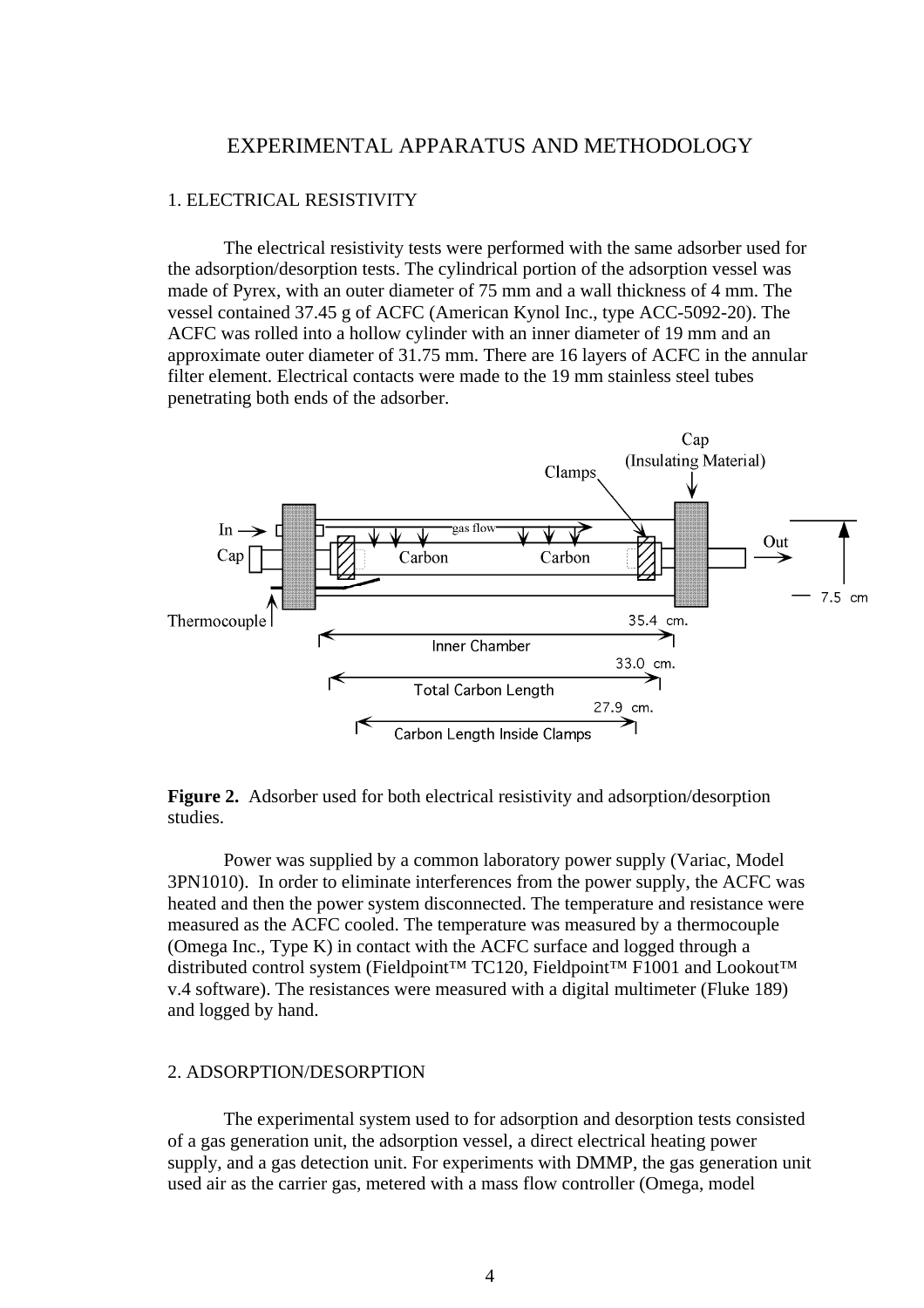FMA14P4) and a set of bubblers for volatilization. For low-molecular-weight simulants, the bubblers were replaced with a standardized gas cylinder upstream of the MFC.



**Figure 3.** Schematic of system used to produce adsorption isotherms.

Thermocouples (Omega Inc., Type K) were positioned on the outer surfaces of the ACFC cartridge to monitor the temperature of the adsorbent. The thermocouples were ungrounded and electrically isolated with an electrically protected thermocouple module (Fieldpoint, Model TC-120) because the thermocouples were in contact with the ACFC as electrical current passed through the ACFC. Total gas flow rates during these breakthrough tests were 5 sLpm. The bed was regenerated between runs by increasing the ACFC's temperature to 200°C to 300 $\degree$ C while purging the vessel with ultrahigh-purity (UHP) N<sub>2(g)</sub>. Direct electrical heating was applied to the ACFC with a power supply (Variac, 3PN1010) using alternating current. Effluent concentration of the adsorber was measured by a total hydrocarbon analyzer using flame ionization detection (THC/FID, California Analytical, Model 300-HFID).

Breakthrough curves were collected for chloroethane and propane. The adsorption capacity of the ACFC can be computed from the breakthrough curve by:

$$
W = \frac{P_{tot} (MW) Q_{air}}{\rho_l m_s RT} \int_{0}^{t_{sat}} \left( \frac{C_{in}}{1 - C_{in}} - \frac{C_{out}}{1 - C_{out}} \right) dt
$$
 (2)

where *W* is the volume of adsorbed organic vapor per unit mass of adsorbent,  $P_{tot}$  is the total pressure of the inlet gas stream, *MW* is the molecular weight of the adsorbate,  $Q_{air}$  is the volume flow rate of carrier gas,  $R$  is the ideal gas constant,  $T$  is the absolute temperature of the inlet carrier gas,  $m<sub>s</sub>$  is the mass of the adsorbent,  $\rho<sub>l</sub>$  is the bulk liquid density of the adsorbate, *Cin* is the mole fraction of adsorbate in the inlet gas stream, *Cout* is the mole fraction of adsorbate in the exhaust gas stream , and *tsat* is the time at which  $C_{out}$  has reached its final, steady-state value because the adsorbent is saturated with respect to the adsorbate.

 $N_{2(g)}$  gas purge rate during desorption was 2 sLpm. Additional dilution air was added to the desorption stream to get the effluent within the detection limit of the analyzer, which was 30,000 ppmv. The mass of desorbed adsorbate is described by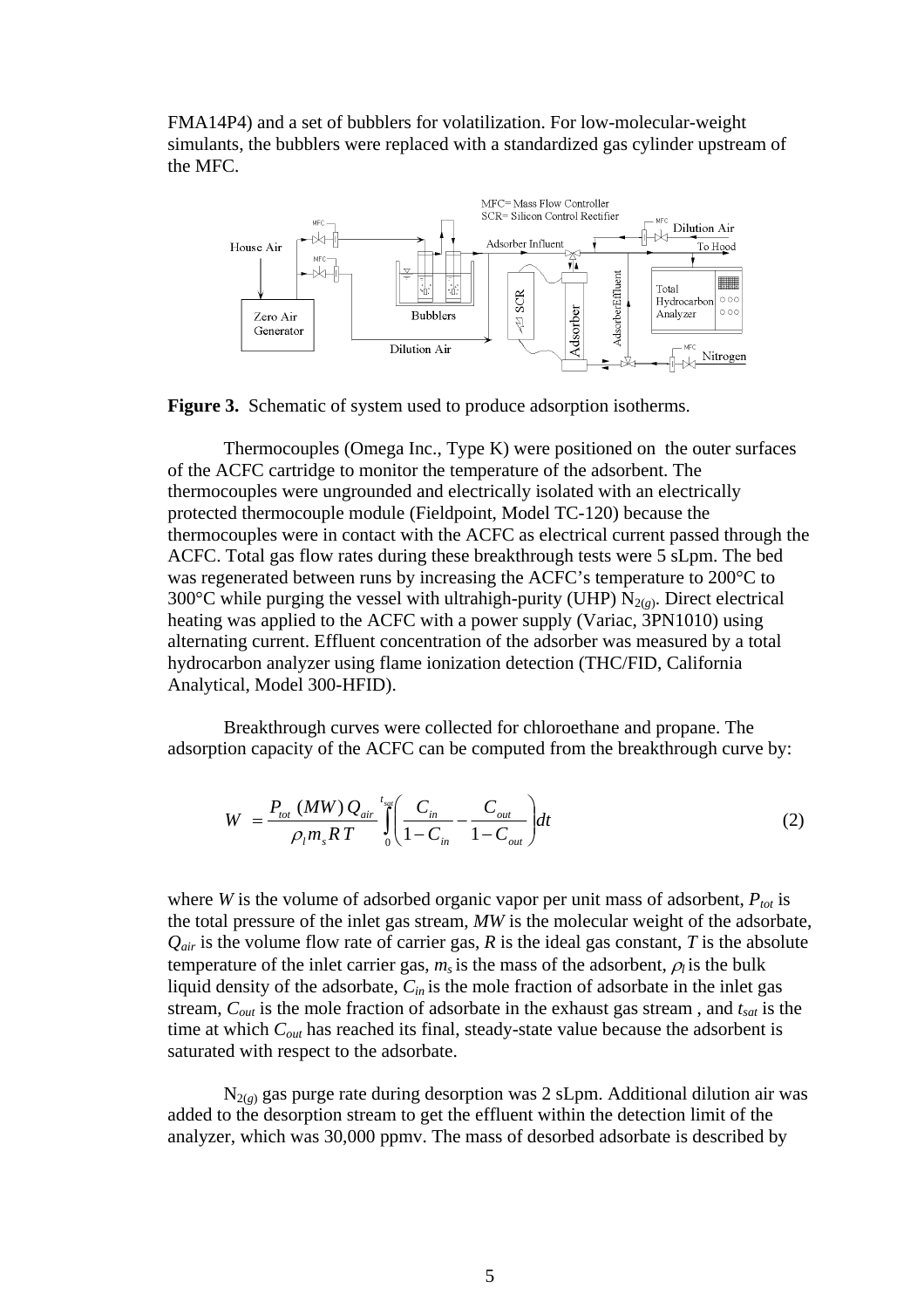$$
M_{desorb} = \frac{P\left(MW\right)Q_{N2}}{RT} \int_{0}^{t_{fin}} \left(\frac{C_{out}}{1 - C_{out}}\right) dt
$$
 (3)

where,  $Q_{N2}$  is the carrier gas flow rate,  $C_{out}$  is the concentration of adsorbate in the gas stream exiting the bed (mole fraction), and  $t_{fin}$  is the duration of the desorption cycle.

## RESULTS AND DISCUSSION

## 1. ELECTRICAL RESISTIVITY

Resistances relative to the initial resistance vs. temperature are plotted for three ACFCs. All three of the ACFCs show significant nonlinear behavior. The previous published data for ACC-5092-20, which have been fitted to Eqn 1[9],[14], [15] have been over a smaller temperature range and have included fewer data points.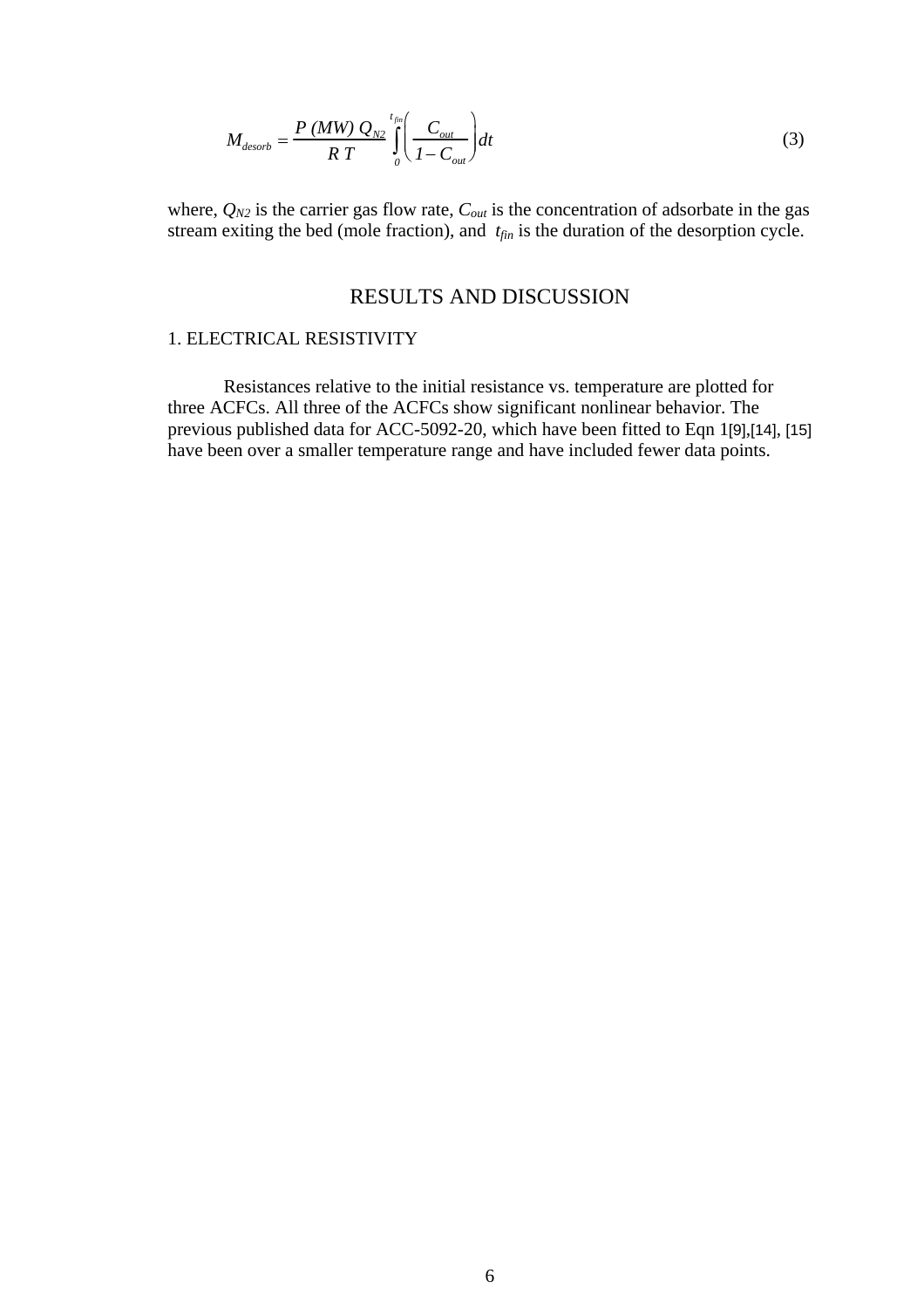

**Figure 4.** Electrical resistance with respect to temperature for three ACFCs. PicaWWP3 and ACC-5092-15 by K. Knaebel [17] and ACC-5092-20 by the authors.

#### 2. ADSORPTION/DESORPTION

Closures for the mass balances were evaluated by comparing the mass adsorbed to the mass desorbed (Eqns 2 and 3, respectively). As previously mentioned, N2 gas flow was 2 sLpm for all regeneration tests. The material balances provided closure within +5%. These closures are reasonable when considering the margin of in the flow and concentration measurements.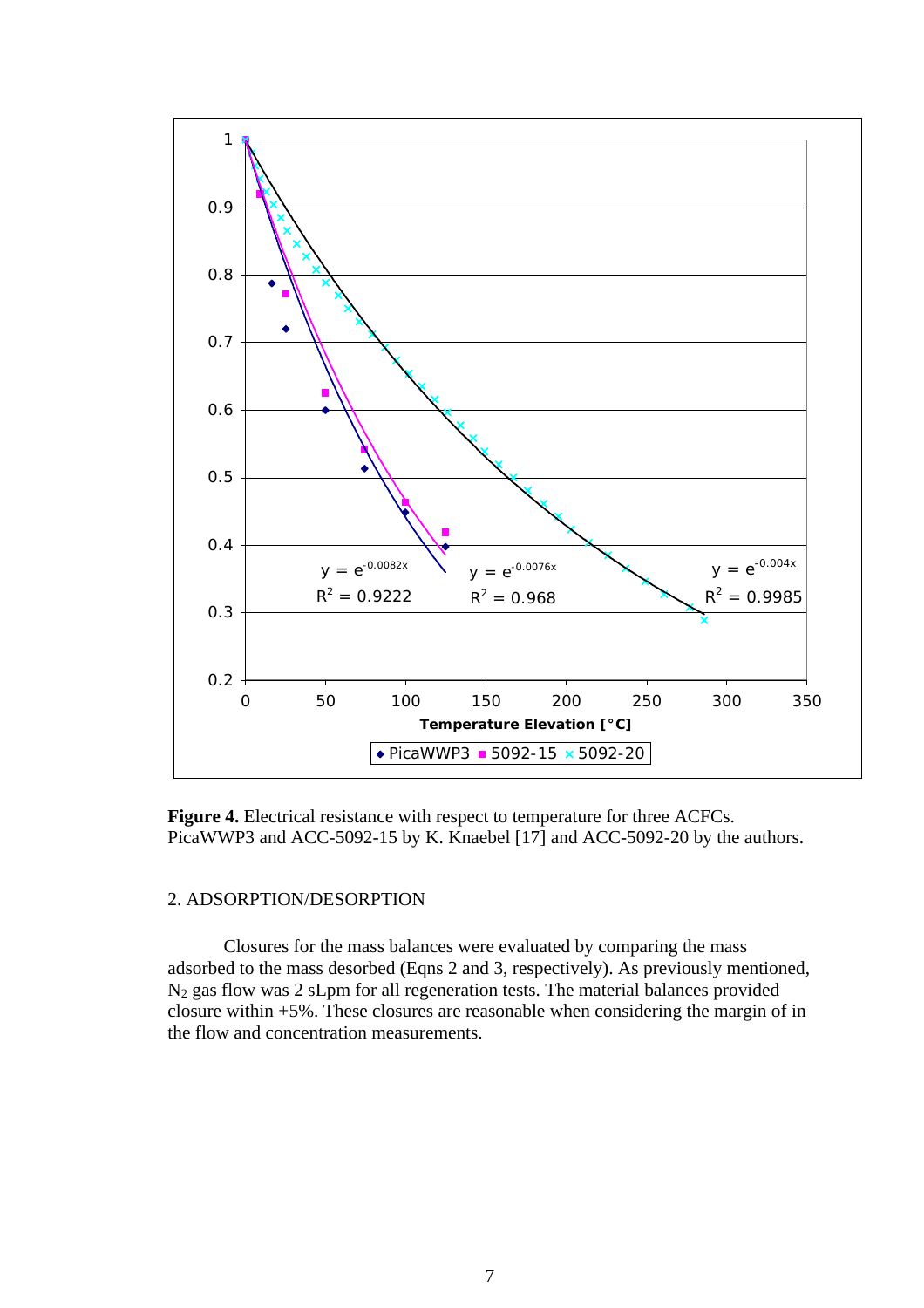

**Figure 5.** Adsorption and desorption of chloroethane with ACC-5092-20.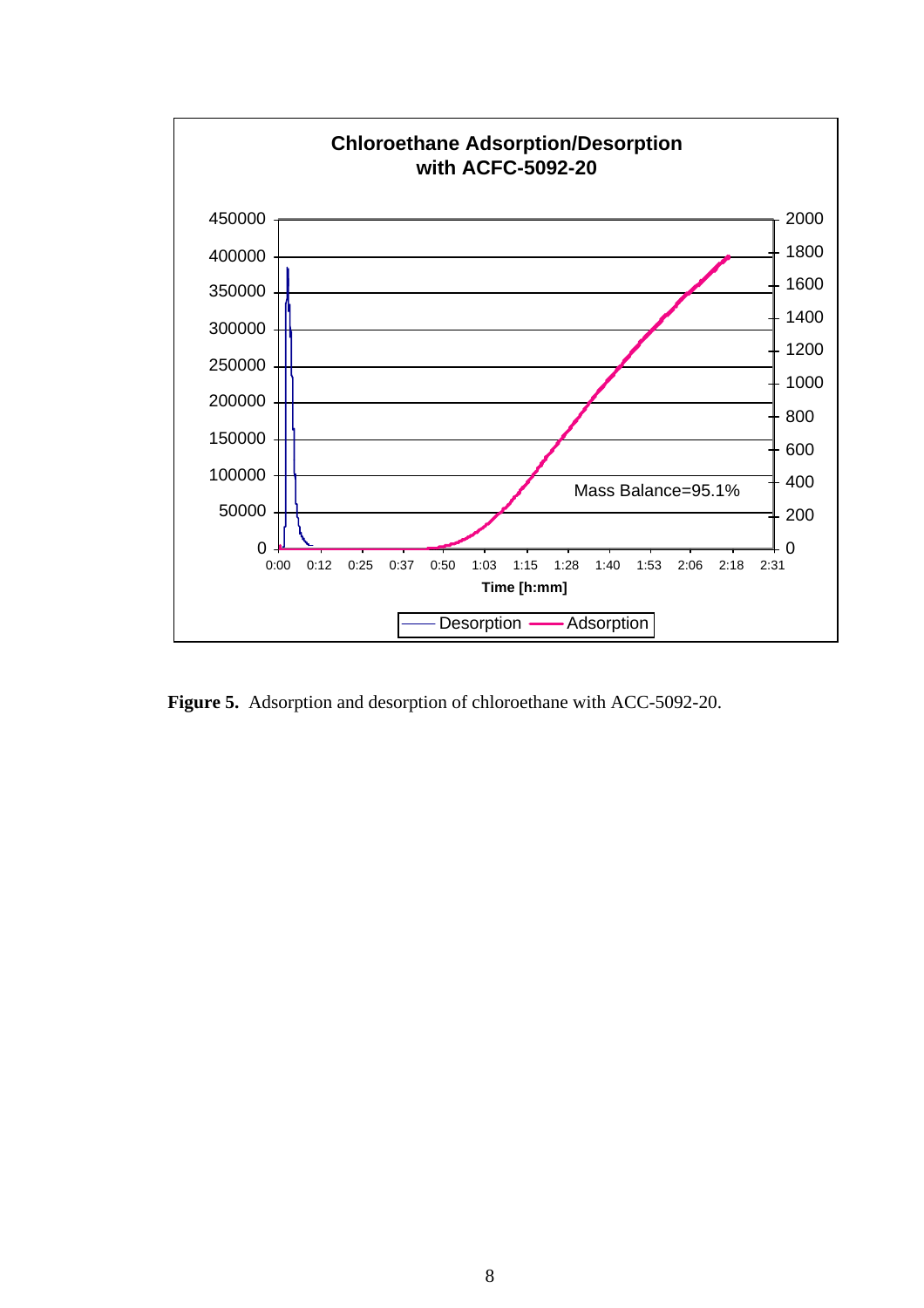

**Figure 6.** Adsorption and desorption of propane with ACC-5092-20.

The plot for chloroethane shows that the adsorption runtime prior to breakthrough is more than four times greater than the desorption time. The actual feed concentration of the chloroethane was 5000 ppmv, but the adsorption run was not extended to complete saturation, and the concentration plotted is not corrected for the response factor of the THC/FID. The tests were conducted with zero humidity, and so some reduction in runtime would be experienced in conditions with humidity greater than 60%. Previous tests with ACC-5092-20 and methyl ethyl ketone showed a reduction of about 40% [14], but also showed that this reduction can be halved by increasing the bed temperature slightly  $(5^{\circ}C - 10^{\circ}C)$  during adsorption.

The plot for propane has an adsorption runtime prior to breakthrough approximately equal to the desorption time. This is promising, in that the adsorber design used is not optimized, and therefore better performance could be expected with engineering. The desorption time for chloroethane is no longer than that for propane, despite the fact that about twice the mass was desorbed. Based on the propane results, it is likely that an ESA system could be engineered to reject HCN and possibly other toxic industrial materials that are permanent gasses.

#### 3. FUTURE WORK

The current laboratory set-up cannot reject compounds with lower adsorption capacities than propane, as the adsorption and desorption cycle times are nearly equal.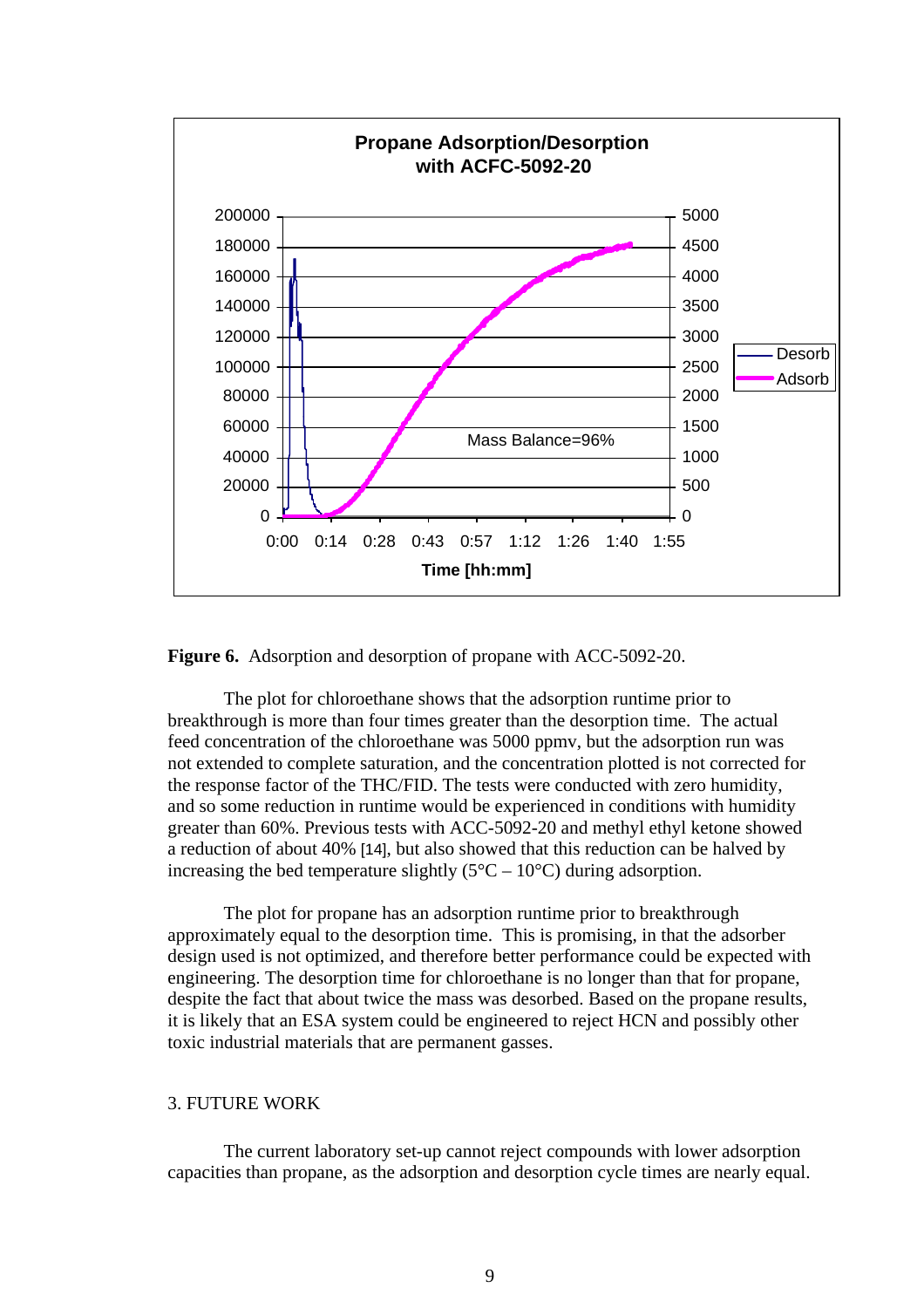It may be possible to build an ESA system that can indefinitely reject HCN (and other permanent gas TIC/TIMs), but an improved adsorber configuration is required. The limitations of the process and the best adsorber design can more efficiently be determined by modeling and simulation rather than by trial and error. The modeling of the adsorption portion of the process is similar to models already developed at Edgewood Chemical and Biological Center, MD. Desorption from an ESA system is, however, very different than desorption from conventional filter systems and requires additional phenomena to be modeled in order to simulate filter regeneration. ESA desorption may include in-vessel condensation, depending on the vapor pressure of the adsorbate, and free convection in the annular space plays an important role in the mass and energy transport in the process. Transport in the annular space requires computational fluid dynamics (CFD) to be integrated with model, greatly increasing the complexity of the model.

AFRL has already begun an investigational modeling effort in order to determine feasible approaches. Output from the commercial modeling suite Femlab™ 3 is shown for a preliminary representation of the AFRL bench-scale system. The model is axis-symmetric, and two-dimensional. From left to right, the regions represented are the air space inside of the ACFC cartridge, the ACFC layer (both red), the annular space (multicolored with velocity lines), and the vessel shell (blue).



**Figure 7**. Two-dimensional, axis-symmetric model of the AFRL bench-scale ESA system during regeneration.

Femlab™ 3, released in February 2004, is capable of solving multiple coupled partial differential equations. It appears to be ideally suited for modeling the complex ESA regeneration process, if the CFD portion of the code can be made to accurately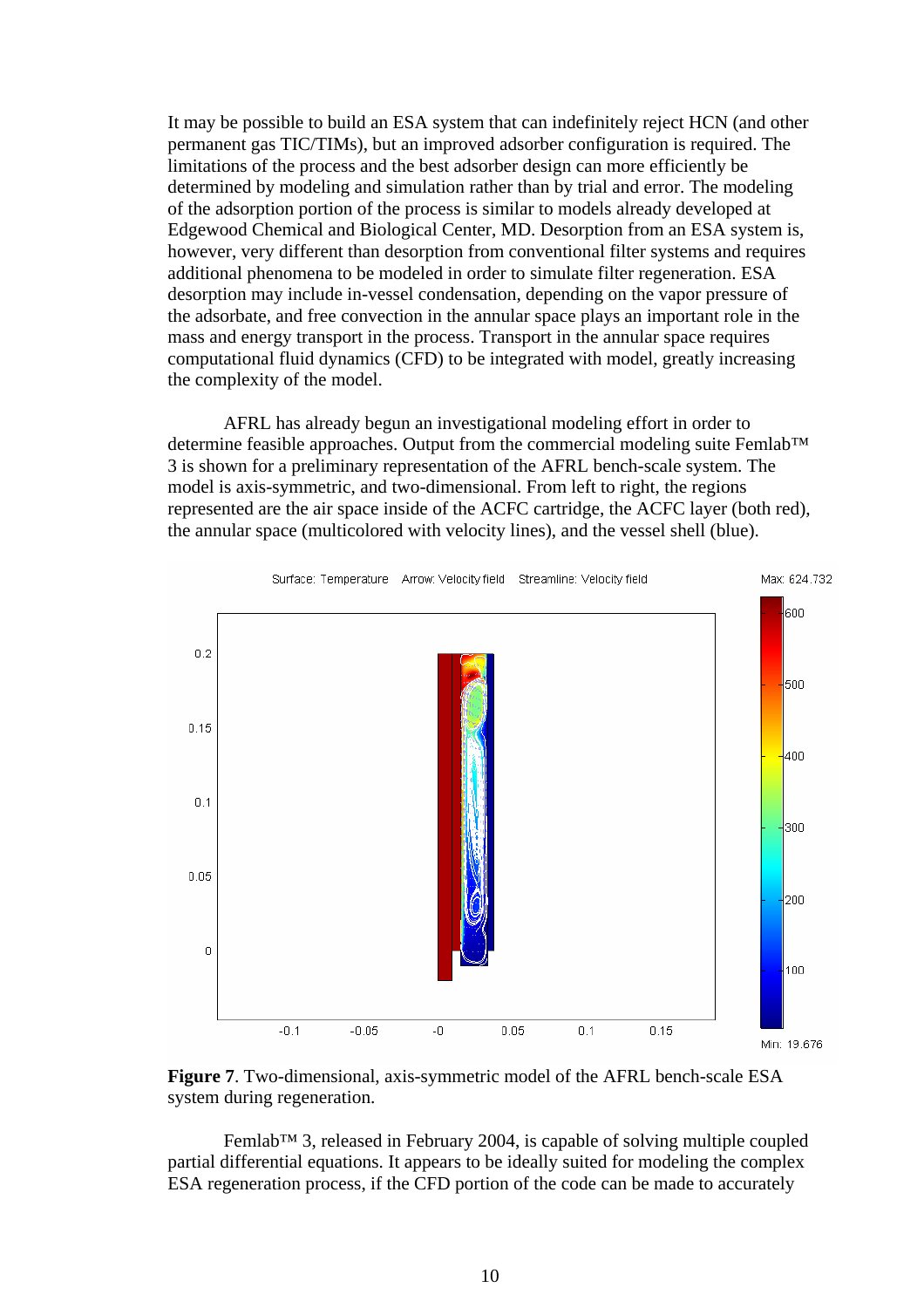represent the convective transport. AFRL proposes to use Femlab™ 3 in the research effort.

In a similar effort, the University of Illinois at Urbana-Champaign (UIUC) is also attempting to model the ESA process, except with an emphasis on industrial solvent recovery applications. UIUC is using a combination of FLUENT™ and Matlab™ to model the process. AFRL, UIUC, and University of Belgrade will be cooperating in an effort to compare and evaluate the two modeling approaches.

The computer modeling efforts should provide predictive rapid prototyping tools to assist in optimizing ESA designs. In addition, a pilot-scale prototype is planned to provide more data for scale-up and model validation.

## **CONCLUSIONS**

The previously published data for temperature versus resistivity for ACFCs fitted to Eqn 1 has been over a smaller temperature range and has included fewer data points than the data presented here. The new data supports the conclusion that the exponential form as per Petkovska [16] more accurately describes the thermal conductivity relationship for ACFCs. Accurate information on the thermal conductivity relationship is needed for designing devices, as the power input is inversely proportional to the ACFC resistance, and the regeneration heating is a runaway process by nature at a constant potential.

An ESA system was demonstrated that has an adsorption runtime roughly equal to the desorption time when challenged with 5000 ppmv of propane. These results merit further investigation into optimizing ESA systems, as a regenerable filter that rejects all CWAs indefinitely for collective protection applications may be achievable.

#### **REFERENCES**

1. UIUC, U.of Illinois.at.U.-C., *VaPRRS™ technology for effective air quality control*, 2004, Fuentek, http://www.fuentek.com/technologies/VaPRRS.htm.

2. Hayes Jr., J.S., *Novoloid Fibers*, in *Kirk-Othmer: Encyclopedia of Chemical Technology*. 1981, John Wiley & Sons, Inc. p. 125-138.

3. Lo, S.-Y., *Characterization of the chemical, physical, thermal and electrical properties of a series of activated carbon fiber cloths*, in *Environmental Engineering in Civil Engineering*. 2002, University of Illinois at Urbana-Champaign: Urbana. p. 110.

4. Tsai, W.T., *et al.*, *Adsorption Properties and Breakthrough Model of 1,1- Dichloro-1-fluoroethane on Granular Activated Carbon and Activated Carbon Fiber.* Separation Science and Technology, 2000. **35**(10): p. 1635-1650.